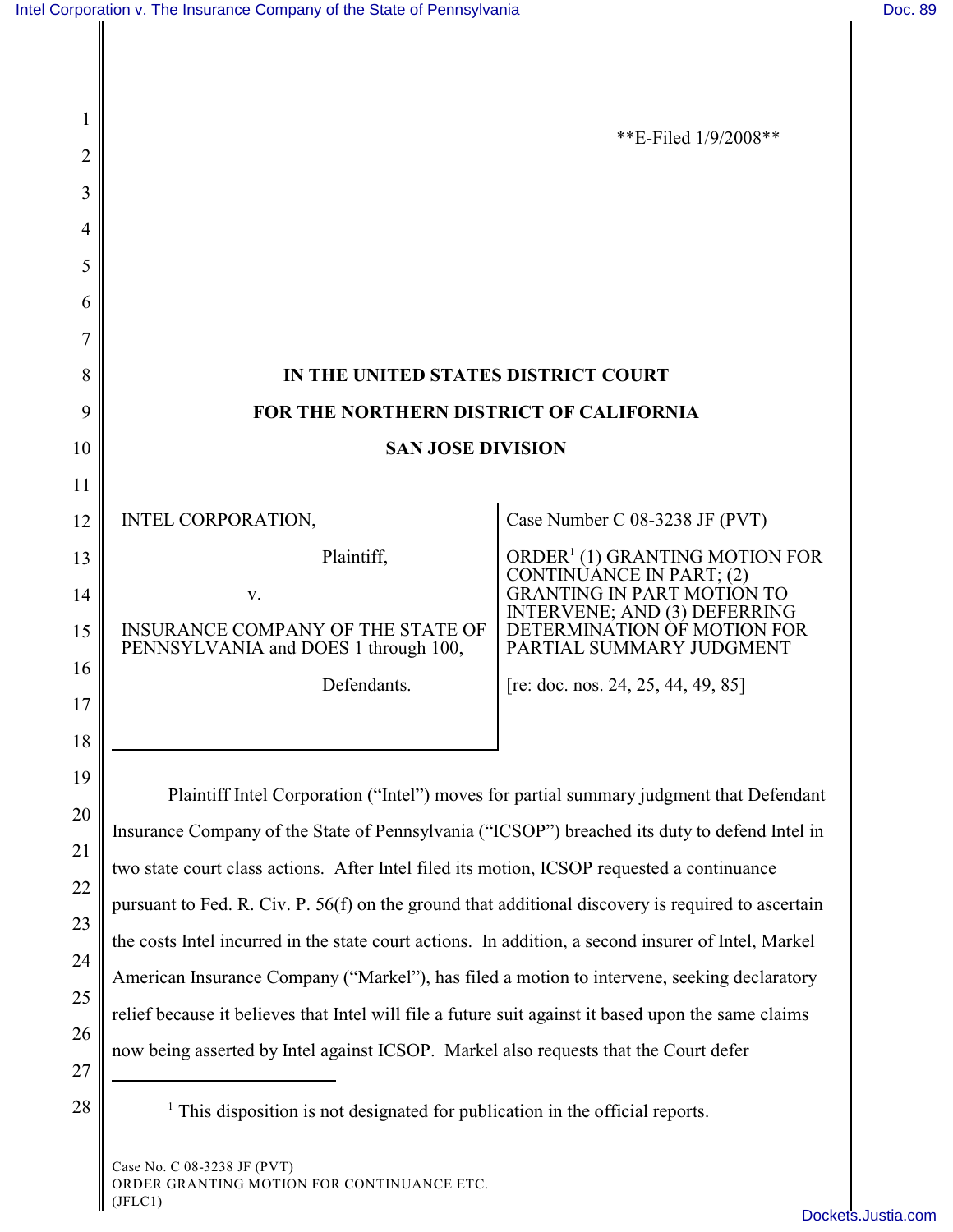1 2 3 4 5 determination of Intel's motion for partial summary judgment to permit Markel to file a full opposition. For the reasons set forth below, ICSOP's motion for a continuance will be granted and Markel's motion to intervene will be granted in part. Substantive consideration of Intel's motion for partial summary judgment will be deferred in order to provide both ICSOP and Markel additional time to oppose the motion.

6

## **I. BACKGROUND**

7 8 9 10 11 12 13 14 15 16 17 18 19 20 In the underlying state court actions against Intel, the class plaintiffs alleged that Intel engaged in false and misleading advertising with respect to the performance of its Pentium 4 processors. The first action, entitled *Barbara's Sales, Inc., et al. v. Intel Corp., et al*., No. 02-L-788 (the "*Barbara's Sales* Action") was filed in Madison County, Illinois in June 2002. The third amended complaint in the *Barbara's Sales* Action alleged various claims for relief, including unfair competition, and *inter alia* sought recovery under the California Consumers Legal Remedies Act, Cal. Civil Code § 1750 *et seq*. ("CLRA"); the California Unfair Business Practices Act, Cal Bus. & Prof. Code § 17200 *et seq*. ("UCL"); and the Illinois Consumer Fraud and Deceptive Business Practices Act, 815 ILCS 505/1 *et seq*. On November 29, 2007, the Illinois Supreme Court held that Illinois law applied to the claims at issue and that class certification was improper because the generalized allegations set forth by the plaintiffs amounted to "mere puffery" that was not actionable under applicable Illinois law. *Barbara's Sales v. Intel*, 227 Ill. 2d 45, 74 (2007). On March 20, 2008, the *Barbara's Sales* Action was dismissed with prejudice.

21 22 23 24 25 26 The second action, entitled *Janet Skold, et al. v. Intel Corp.*, No. RG 04145635 (the "*Skold* Action"), was filed in the Alameda Superior Court in March 2004. The allegations in the *Skold* Action are similar to those in the *Barbara's Sales* Action. In August 2006, a specific damages claim was added to the *Skold* complaint, seeking recovery for violations of the CLRA, UCL, and the California False Advertising Act (Cal. Bus. & Prof. Code § 17500). The *Skold* action still is ongoing.

27 28 In 2006, Intel sued XL Insurance America, Inc. ("XL"), the issuer of Intel's primary litigation insurance policy (referred to herein as the "XL 00-01 Policy"), in the Santa Clara

 $\mathcal{L}$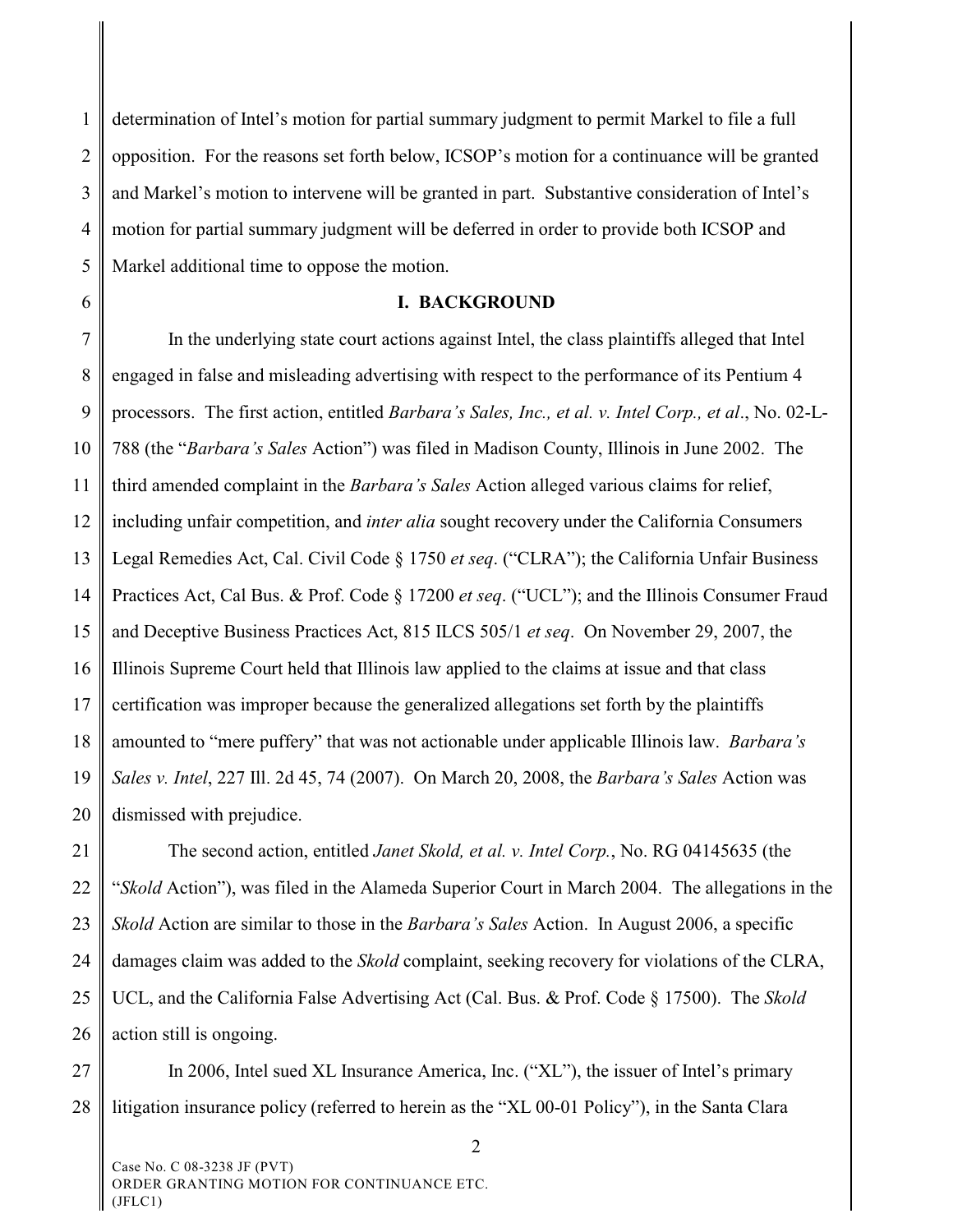| $\mathbf{1}$ | Superior Court, alleging that XL breached its duty to defend Intel in the Barbara's Sales and                                                        |
|--------------|------------------------------------------------------------------------------------------------------------------------------------------------------|
| 2            | <i>Skold</i> Actions. The crux of the dispute between Intel and XL was the following provision in the                                                |
| 3            | XL 00-01 Policy, which applies to liabilities for claims related to "Advertising Liability." This                                                    |
| 4            | provision defines Advertising Liability as including:                                                                                                |
| 5            | Injury arising out of offenses such as, but not limited to, libel, slander,<br>defamation, infringement of copyright, title (including trademark) or |
| 6            | slogan, piracy, unfair competition, idea misappropriation, (including<br>trade secrets), breach of confidential information, electronic mail         |
| 7            | intercepts, misappropriation of the style of doing business (including<br>website/homepage design), or invasion of rights of privacy committed,      |
| 8            | or alleged to have been committed, in any software, advertisement,<br>promotion, publicity article, broadcast, or telecast.                          |
| 9            | Labrador Decl., Ex. B at § I.E. The XL 00-01 Policy also contains various exclusions. One of                                                         |
| 10           | the exclusions applies to claims for advertising liability, as set forth below:                                                                      |
| 11           | This policy shall not apply:                                                                                                                         |
| 12           | ***                                                                                                                                                  |
| 13           | (C) Under Advertising Liability for:<br>(1) Breach of written contract;                                                                              |
| 14           | (2) Incorrect description of any article or commodity; or                                                                                            |
| 15           | (3) Mistake in advertised price.                                                                                                                     |
| 16           | Id. at § VII.C(1)-(3). After Intel and XL filed cross motions for summary judgment, the Alameda                                                      |
| 17           | Superior Court held that XL had failed to establish that Intel had no potentially covered liability                                                  |
| 18           | under the XL 00-01 Policy. Subsequently, the parties settled for an amount equal to the full                                                         |
| 19           | coverage limits of the XL 00-01 Policy.                                                                                                              |
| 20           | ICSOP is the issuer of one of Intel's excess insurance policies, entitled Follow Form                                                                |
| 21           | Excess Liability Policy No. 4798-2252 (the "ICSOP Policy"). The ICSOP Policy requires                                                                |
| 22           | ICSOP to defend Intel with respect to litigation costs in excess of the amount provided for in the                                                   |
| 23           | XL 00-01 Policy. As the ICSOP Policy is a "follow form" policy, it contains the same rights and                                                      |
| 24           | duties contained in the XL 00-01 Policy. Intel first notified ICSOP of the Barbara's Sales and                                                       |
| 25<br>26     | Skold Actions in April 2004, but it did not notify ICSOP that its defense costs had accumulated                                                      |
| 27           | to the attachment point of the ICSOP policy until December 2007.                                                                                     |
| 28           | Markel is the issuer of another excess insurance policy for Intel (the "Markel Policy"),                                                             |
|              |                                                                                                                                                      |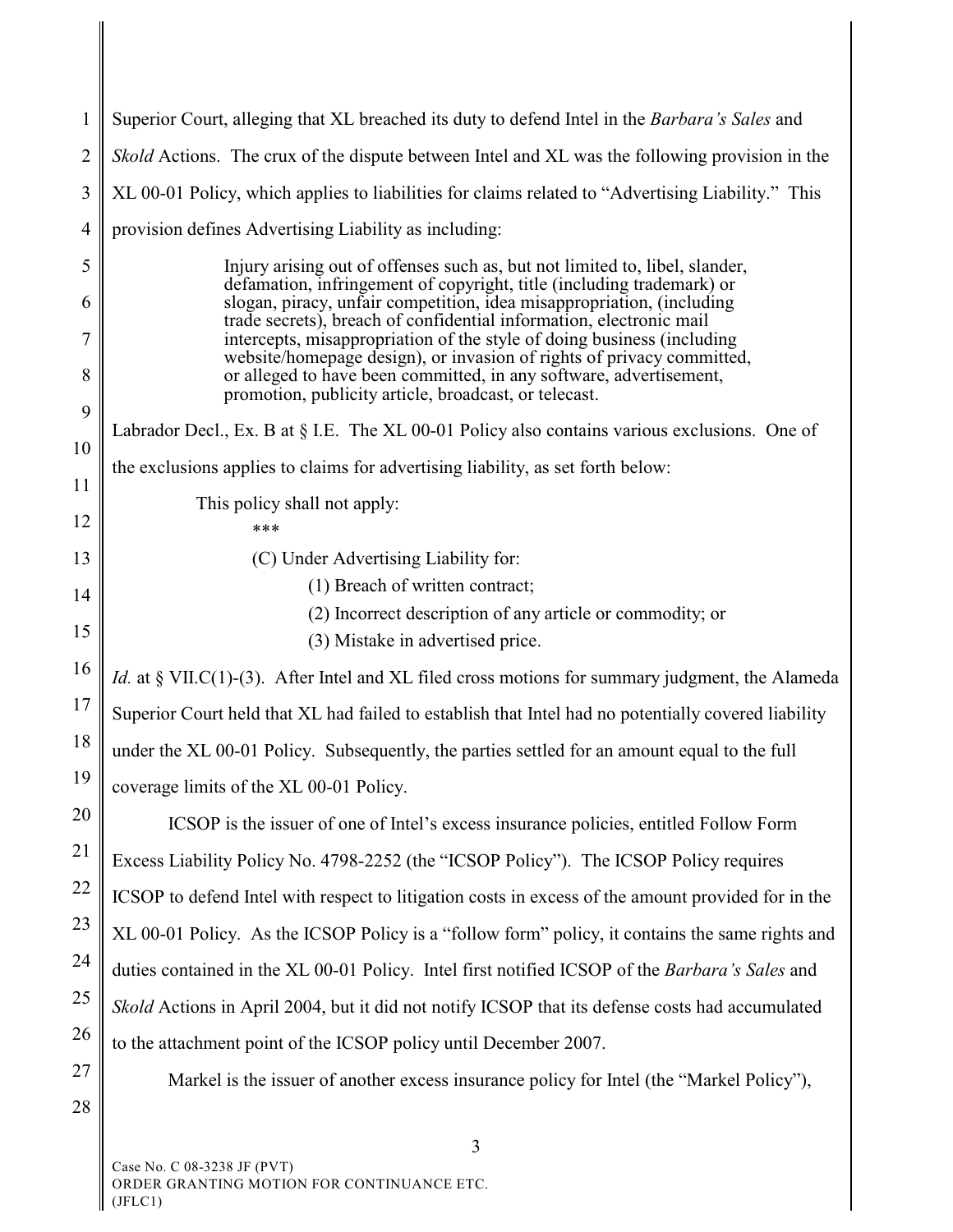1 2 3 4 5 which requires Markel to defend once costs exceed a threshold above that provided for by the ICSOP Policy. Markel alleges that in November 2007, Intel tendered the *Barbara's Sales* and *Skold* Actions for coverage and requested that Markel sign a confidentiality agreement. Markel asserts that Intel has breached its duty to cooperate with Markel's investigation as to whether it has a duty to defend Intel.

- 6
- 7

## **II. DISCUSSION**

## A. Deferral of Motion for Partial Summary Judgment

8 9 10 11 12 13 14 15 16 17 18 19 20 21 22 23 24 25 26 27 28 Summary judgment should be granted only when there are no genuine issues of material fact and the moving party is entitled to judgment as a matter of law. Fed. R. Civ. P.  $56(c)$ ; *Anderson v. Liberty Lobby, Inc.*, 477 U.S. 242, 247-48 (1986). Intel argues that the Court should rule on its motion for partial summary judgment now because Intel merely seeks a ruling as to whether ICSOP breached its duty to defend. In response, ICSOP contends not only that the language of the policy exclusion bars Intel's request for reimbursement of defense costs but also that ICSOP requires additional time to investigate whether the attachment point of the ICSOP policy in fact has been reached. Specifically, ICSOP alleges by affidavit that it has not been able to determine whether Intel exhausted certain additional primary insurance policies held by Intel. Absent such horizontal exhaustion, ICSOP would not have a duty to defend. *See Cmty. Redevelopment Agency v. Aetna Cas. & Surety Co.*, 50 Cal. App. 4th 329, 339 (1996) ("It is settled under California law that an excess or secondary policy does not cover a loss, nor does any duty to defend the insured arise, until all of the primary insurance has been exhausted."). ICSOP also asserts that Intel's prior settlement with XL included funds allocated to costs associated with litigation other than the *Barbara's Sales* and *Skold* Actions, casting further doubt upon whether the attachment point of the ICSOP Policy has been reached. Finally, ICSOP seeks additional time to analyze expense forms that already have been produced by Intel. The Court concludes that the proper resolution of Intel's motion would be aided by providing ICSOP with additional time to investigate the aforementioned issues. *See State of Cal v. Campbell*, 138 F.3d 772, 779 (9th Cir. 1998) ("a district court should continue a summary judgment motion upon a good faith showing by affidavit that the continuance is needed to obtain facts essential to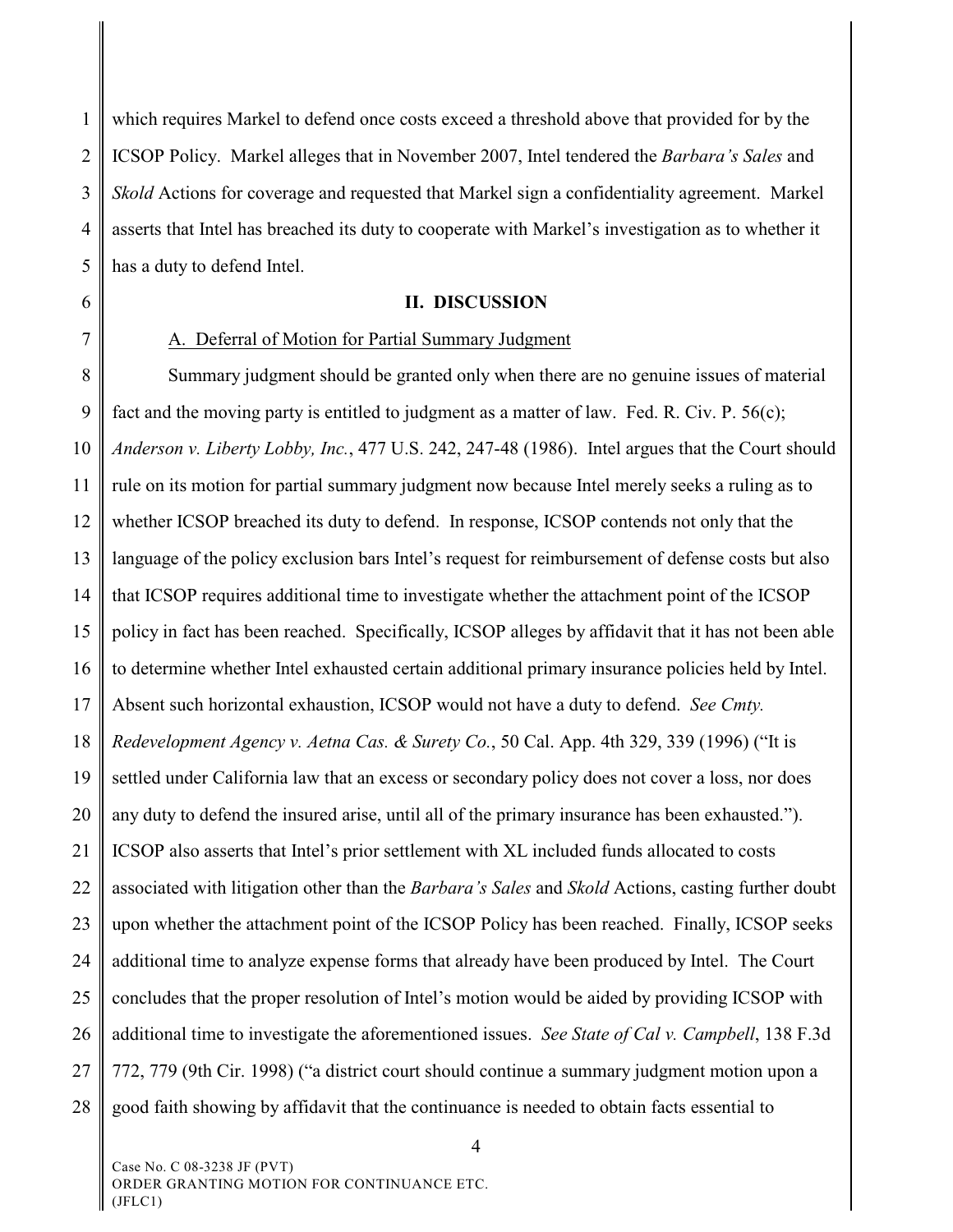1 2 3 4 preclude summary judgment."). At oral argument, counsel for ICSOP represented that a period of ninety days would be sufficient to evaluate Intel's defense costs and the applicability of additional insurance policies held by Intel. Accordingly, ICSOP will be granted ninety days from the date of this order to conduct further discovery.

5

## B. Intervention by Markel

6 7 8 9 10 11 12 13 14 15 16 In the Ninth Circuit, there are four requirements for intervention as of right under Fed. R. Civ. P. 24(a)(2): (1) the application for intervention must be timely; (2) the applicant must have a "significantly protectable" interest relating to the property or transaction that is the subject of the action; (3) the applicant must be so situated that disposition of the action may, as a practical matter, impair or impede the applicant's ability to protect that interest; and (4) the applicant's interest must be inadequately represented by the existing parties in the lawsuit. *Nw. Forest Res. Council v. Glickman*, 82 F.3d 825, 836 (9th Cir. 1996). Alternatively, a court may grant permissive intervention under Rule 24(b) if there is an independent ground for jurisdiction, the motion to intervene is timely, and a common question of law or fact exists. *Southern Calif. Edison Co. v. Lynch*, 307 F.3d 794, 803 (9th Cir. 2002). Even if the threshold requirements for permissive intervention are met, a court has discretion to deny permissive intervention. *Id*.

17 18 19 20 21 22 23 24 25 26 Intel argues that Markel has not satisfied the requirements for either permissive intervention or intervention as of right because there is no realistic chance that the higher coverage levels provided by the Markel Policy will be reached. In other words, Intel's position is that Markel's claims are not ripe and that accordingly the Court lacks jurisdiction to consider Markel's request for declaratory relief. Intel also argues that intervention as of right is unavailable because Markel's desire to avoid an unfavorable ruling with respect to the meaning of the policy provisions at issue is not a protectable interest within the meaning of Rule 24(a). Intel contends that because different facts underlie the various defenses asserted by the two insurers, permissive intervention will impair the efficient resolution of the dispute between Intel and ICSOP.

27 28 In response, Markel asserts that the total damages sought by the plaintiffs in the *Skold* Action, if proven, will reach the Markel Policy. Markel also alleges that a duty to cooperate

5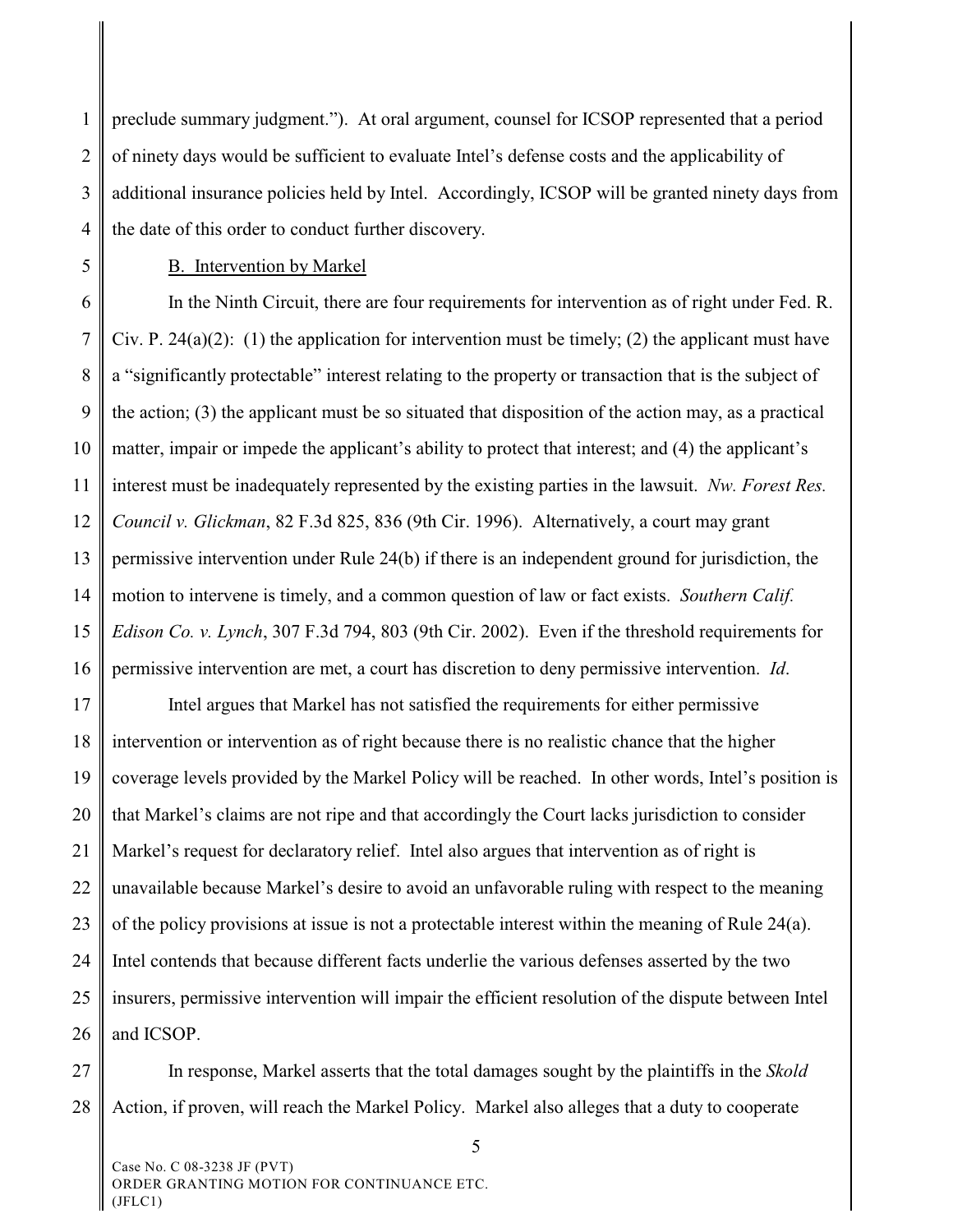1 2 3 4 5 arose once Intel tendered the *Skold* Action to Markel, and that Intel has breached that duty by not cooperating with Markel's investigation to determine whether coverage in fact is appropriate. Finally, Markel disputes whether the factual differences underlying each of the insurers' respective defenses as to Intel's duty to cooperate are sufficiently significant that they would impede judicial economy.

6 7 8 9 10 11 12 13 14 15 16 17 18 19 20 In an action for declaratory relief, a district court may exercise jurisdiction only over a case or controversy that is ripe for review. *See Am. States Ins. Co. v. Kearns*, 15 F.3d 142, 143 (9th Cir. 1994). The Ninth Circuit has held that a district court may exercise jurisdiction over a declaratory relief action filed by an insurer with respect to its duty to defend still-pending state court litigation. *Id*. at 144. Thus, while the actual costs incurred by Intel may not have reached an amount sufficient to trigger the Markel Policy, this fact by itself does not prevent the Court from exercising jurisdiction. *See id. See also Employers Ins. of Wausau v. Fox Entm't Group, Inc*., 522 F.3d 271, 278 (2d Cir. 2008) ("That the liability may be contingent does not necessarily defeat jurisdiction of a declaratory judgment action."). Moreover, the fact that Intel has tendered the *Barbara's Sales* and *Skold* Actions to Markel for coverage is inconsistent with Intel's position that no case or controversy exists between Markel and Intel. Nonetheless, the Court agrees with Intel that Markel has not made an adequate showing to support intervention as of right, and that Markel's desire to avoid unfavorable precedent with respect to the construction of the policy provisions at issue is not a protectable interest under Rule 24(a)(2). *See In re Estate of Ferdinand E. Marcos Human Rights Litig.*, 536 F.3d 980, 986-87 (9th Cir. 2008).

21 22 23 24 25 26 27 28 Instead, the Court concludes that permissive intervention is appropriate but should be limited in scope. "The district court's discretion, at least under Rule 24(b), to grant or deny an application for permissive intervention includes discretion to limit intervention to particular issues." *Van Hoomissen v. Xerox Corp*., 497 F.2d 180, 181 (9th Cir. 1974). Here, the proper interpretation of the Advertising Liability provision and the various exclusions within the insurance policies is an issue common to all of the disputes among the parties. In contrast, whether Intel has breached its duty to cooperate with Markel presents a separate question. The resolution of that question would require additional time and discovery. Accordingly, Markel

Case No. C 08-3238 JF (PVT) ORDER GRANTING MOTION FOR CONTINUANCE ETC. (JFLC1)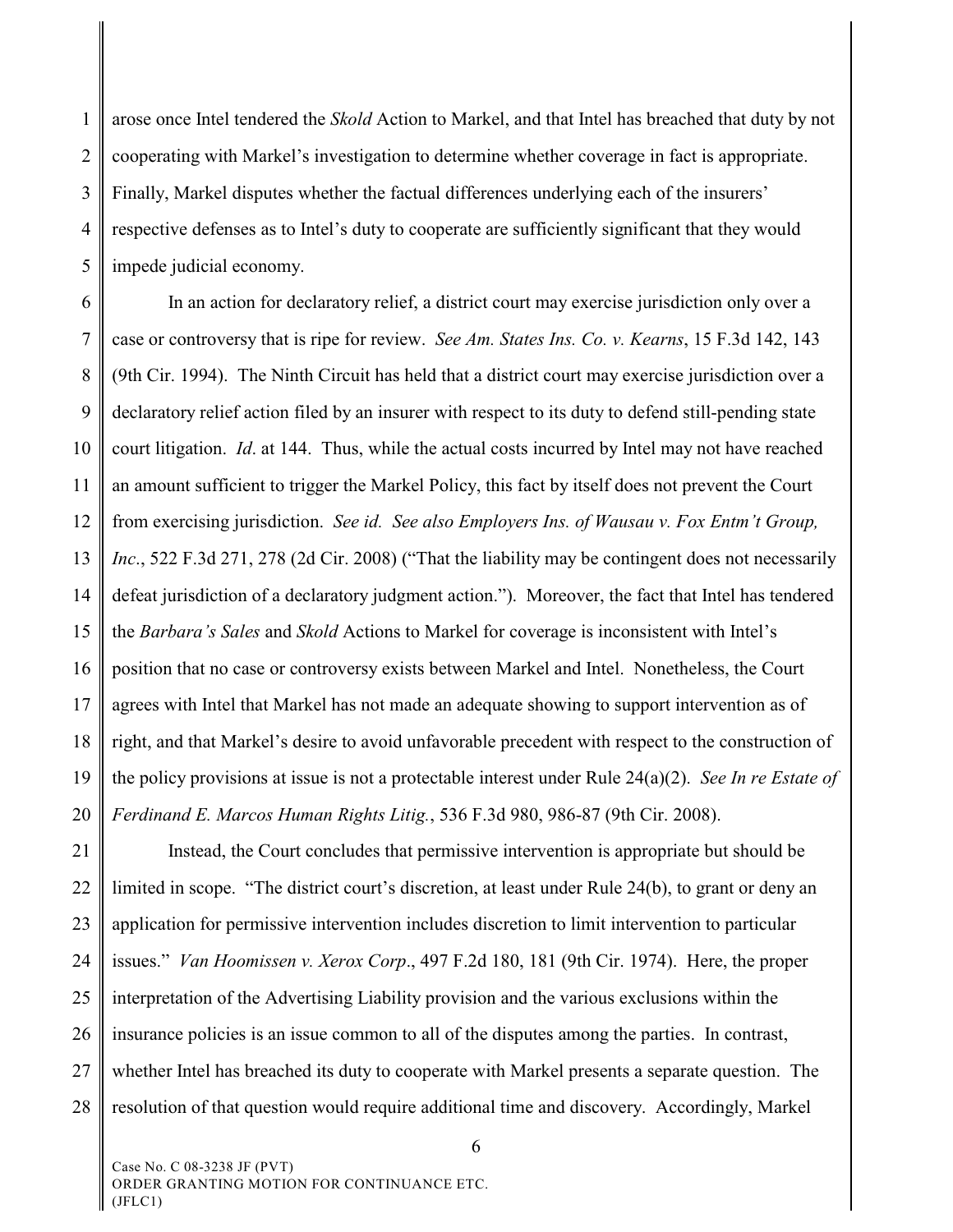| 1              | will be permitted to intervene for the limited purpose of opposing Intel's motion for partial                                                                                                                  |
|----------------|----------------------------------------------------------------------------------------------------------------------------------------------------------------------------------------------------------------|
| $\overline{2}$ | summary adjudication that the policy provisions at issue impose a duty to defend the Barbara's                                                                                                                 |
| 3              | Sales and Skold Actions. Such intervention will not create any additional delay in light of the                                                                                                                |
| 4              | Court's decision to defer resolution of Intel's motion. <sup>2</sup>                                                                                                                                           |
| 5              | <b>IV. ORDER</b>                                                                                                                                                                                               |
| 6              | Good cause therefor appearing, IT IS HEREBY ORDERED that ICSOP's motion for a                                                                                                                                  |
| 7              | continuance is GRANTED, and Markel's motion to intervene is GRANTED IN PART. <sup>3</sup> ICSOP                                                                                                                |
| 8              | shall have ninety (90) days from the date of this order to conduct additional discovery. The                                                                                                                   |
| 9              | resolution of Intel's motion for partial summary judgment is deferred pending such discovery.                                                                                                                  |
| 10             | Any dispute over the nature or scope of discovery shall be referred to Magistrate Judge Trumbull.                                                                                                              |
| 11             | Once the record has been developed sufficiently, the parties may file additional briefs and reserve                                                                                                            |
| 12             | a hearing date for oral argument.                                                                                                                                                                              |
| 13             |                                                                                                                                                                                                                |
| 14             | IT IS SO ORDERED.                                                                                                                                                                                              |
| 15             |                                                                                                                                                                                                                |
| 16             | DATED: January 9, 2009                                                                                                                                                                                         |
| 17             |                                                                                                                                                                                                                |
| 18             | United States District Judge                                                                                                                                                                                   |
| 19             |                                                                                                                                                                                                                |
| 20             |                                                                                                                                                                                                                |
| 21             |                                                                                                                                                                                                                |
| 22             |                                                                                                                                                                                                                |
| 23             | <sup>2</sup> Because intervention likely would result in issue preclusion between Markel and Intel as                                                                                                          |
| 24             | to this particular issue, Markel may withdraw its motion to intervene and instead file an <i>amicus</i><br>brief if it believes that it would be more prudent for it to present all of its claims and defenses |
| 25             | together or if it requires additional discovery to oppose Intel's motion for summary judgment.                                                                                                                 |
| 26             | Either of the two latter approaches should be pursued in a separate action against Intel.                                                                                                                      |
| 27             | <sup>3</sup> Markel also filed a separate motion for a continuance and for joinder in ICSOP's<br>opposition to Intel's motion for partial summary judgment. This motion is denied as moot in                   |
| 28             | light of the instant order.                                                                                                                                                                                    |

Case No. C 08-3238 JF (PVT) ORDER GRANTING MOTION FOR CONTINUANCE ETC. (JFLC1)